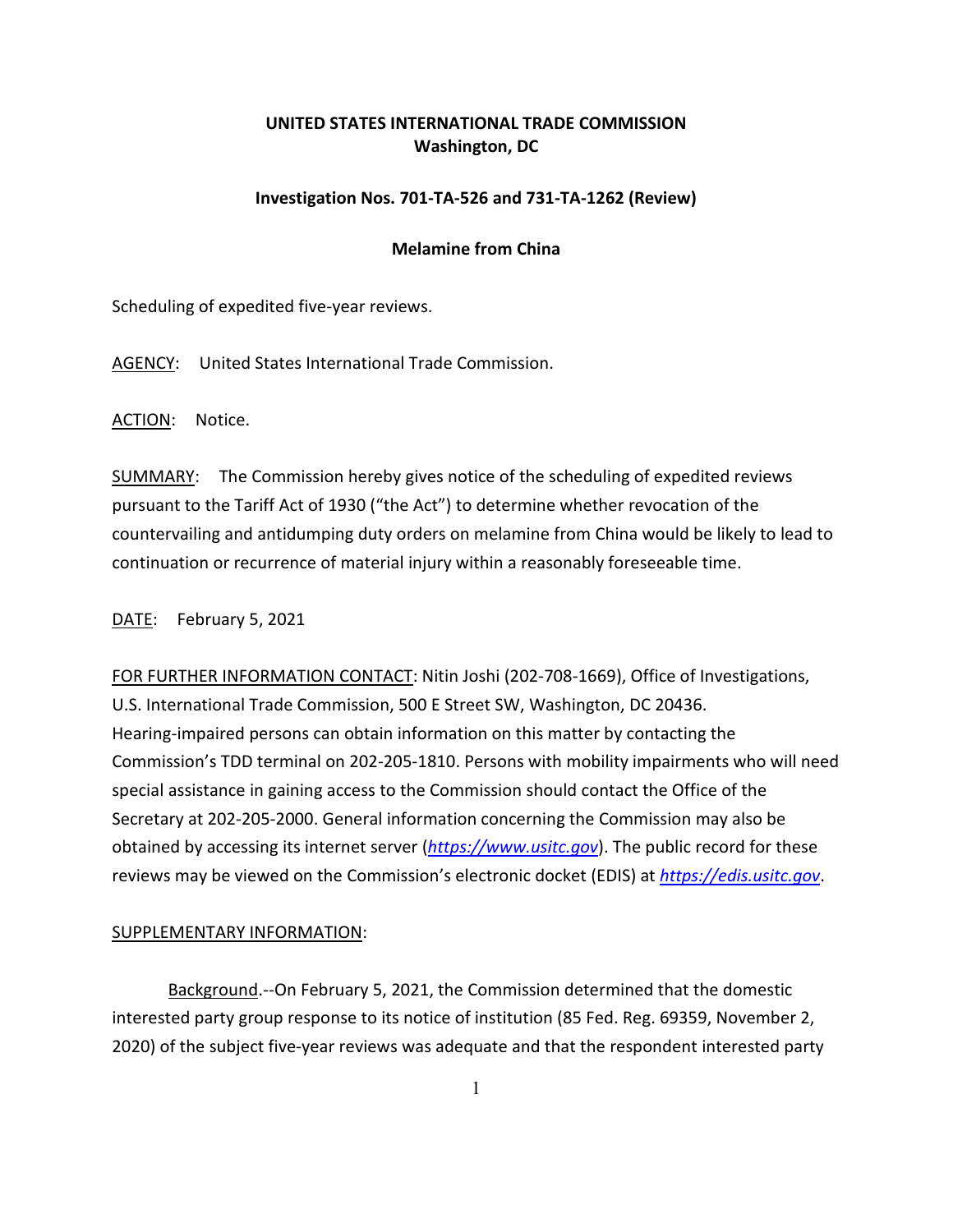group response was inadequate. The Commission did not find any other circumstances that would warrant conducting full reviews.<sup>1</sup> Accordingly, the Commission determined that it would conduct expedited reviews pursuant to section 751(c)(3) of the Tariff Act of 1930 (19 U.S.C. 1675(c)(3)).

For further information concerning the conduct of these reviews and rules of general application, consult the Commission's Rules of Practice and Procedure, part 201, subparts A and B (19 CFR part 201), and part 207, subparts A, D, E, and F (19 CFR part 207).

Please note the Secretary's Office will accept only electronic filings at this time. Filings must be made through the Commission's Electronic Document Information System (EDIS, [https://edis.usitc.gov\)](https://edis.usitc.gov/). No in-person paper-based filings or paper copies of any electronic filings will be accepted until further notice.

Staff report.--A staff report containing information concerning the subject matter of the reviews will be placed in the nonpublic record on May 26, 2021, and made available to persons on the Administrative Protective Order service list for these reviews. A public version will be issued thereafter, pursuant to section 207.62(d)(4) of the Commission's rules.

Written submissions.--As provided in section 207.62(d) of the Commission's rules, interested parties that are parties to the reviews and that have provided individually adequate responses to the notice of institution, $<sup>2</sup>$  $<sup>2</sup>$  $<sup>2</sup>$  and any party other than an interested party to the</sup> reviews may file written comments with the Secretary on what determination the Commission should reach in the reviews. Comments are due on or before June 2, 2021 and may not contain new factual information. Any person that is neither a party to the five-year reviews nor an interested party may submit a brief written statement (which shall not contain any new factual information) pertinent to the reviews by June 2, 2021. However, should the Department of Commerce ("Commerce") extend the time limit for its completion of the final results of its reviews, the deadline for comments (which may not contain new factual information) on

<span id="page-1-0"></span> $1$  A record of the Commissioners' votes is available from the Office of the Secretary and at the Commission's website.

<span id="page-1-1"></span> $2$  The Commission has found the response to its notice of institution filed on behalf of Cornerstone Chemical Company, Inc., a domestic producer of melamine, to be individually adequate. Comments from other interested parties will not be accepted (*see* 19 CFR 207.62(d)(2)).